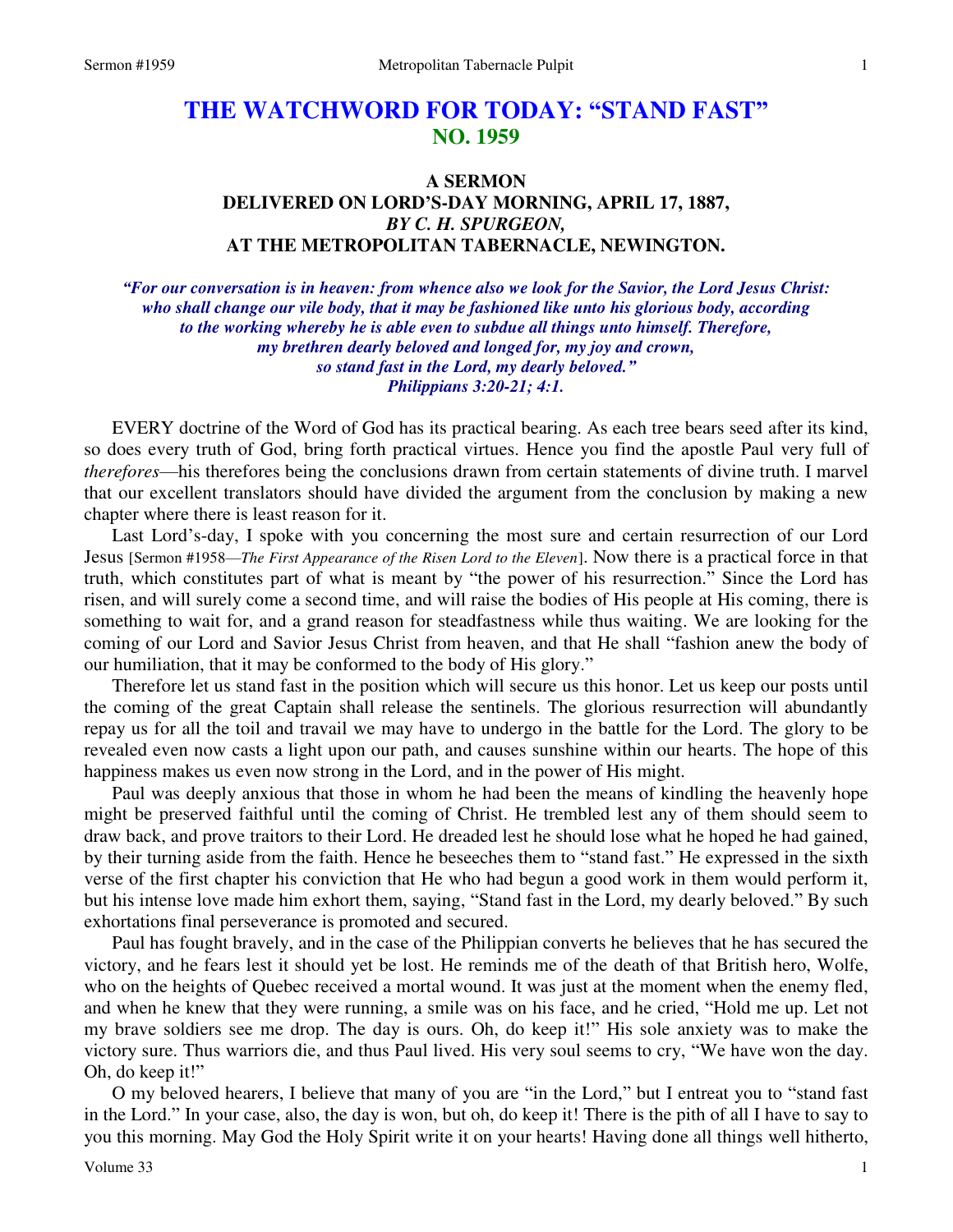I entreat you to obey the injunction of Jude, to "keep yourselves in the love of God," and to join with me in adoring Him who alone is able to keep us from falling, and to present us faultless before His presence with exceeding great joy. Unto Him be glory forever. Amen.

In leading out your thoughts I will keep to the following order—

First, it seems to me from the text that *the apostle perceived that these Philippian Christians were in their right* place. They were "in the Lord," and in such a position that he could safely bid them "stand fast" in it. Secondly, *he longed for them that they should keep their right place—*"Stand fast in the Lord, my dearly beloved," and then, thirdly, *he urged the best motives for their keeping their place*. These motives are contained in the first two verses of our text, upon which we will enlarge further on.

**I.** Paul joyfully perceived that his BELOVED CONVERTS WERE IN THEIR RIGHT PLACE.

It is a very important thing indeed that we should begin well. The start is not everything, but it is a great deal. It has been said by the old proverb, that, "Well begun is half done," and it is certainly so in the things of God. It is vitally important to enter in at the strait gate, to start on the heavenly journey from the right point. I have no doubt that many slips and falls and apostasies among professors are due to the fact that they were not right at first. The foundation was always upon the sand, and when the house came down at last, it was no more than might have been expected.

A flaw in the foundation is pretty sure to be followed by a crack in the superstructure. Do see to it that you lay a good foundation. It is even better to have no repentance than a repentance which needs to be repented of. It is better to have no faith than a false faith. It is better to make no profession of religion than to make an untruthful one. God give us grace that we may not make a mistake in learning the alphabet of godliness, or else in all our learning we shall blunder on and increase in error.

We should learn early the difference between grace and merit, between the purpose of God and the will of man, between trust in God and confidence in the flesh. If we do not start aright, the further we go the further we shall be from our desired end, and the more thoroughly in the wrong shall we find ourselves. Yes, it is of prime importance that our new birth and our first love should be genuine beyond all question.

The only position, however, in which we can begin aright, is to be "in the Lord." This is to begin as we may safely go on. This is the essential point. It is a very good thing for Christians to be in the church, but if you are in the church before you are in the Lord you are out of place. It is a good thing to be engaged in holy work, but if you are in holy work before you are in the Lord you will have no heart for it, neither will the Lord accept it. It is not essential that you should be in this church or in that church, but it is essential that you should be "in the Lord." It is not essential that you should be in the Sunday school, nor in the Working Meeting, nor in the Tract Society, but it is essential to the last degree that you should be in the Lord. The apostle rejoiced over those that were converted at Philippi because he knew that they were in the Lord. They were where he wished them to remain, therefore he said, "Stand fast in the Lord."

What is it to be "in the Lord"? Well, brethren, *we are in the Lord vitally and evidently when we fly to the Lord Jesus by repentance and faith,* and make Him to be our refuge and hiding place. Is it so with you? Have you fled out of self? Are you trusting in the Lord alone? Have you come to Calvary, and beheld your Savior? As the doves build their nests in the rock, have you thus made your home in Jesus? There is no shelter for a guilty soul but in His wounded side. Have you come there? Are you in Him? Then keep there. You will never have a better refuge, in fact, there is no other. No other name is given under heaven among men whereby we must be saved. I cannot tell you to stand fast in the Lord, unless you are there. Hence my first inquiry is—Are you in Christ? Is He your only confidence? In His life, His death, and His resurrection do you find the grounds of your hope? Is He Himself all your salvation and all your desire? If so, stand fast in Him.

Next, these people, in addition to having fled to Christ for refuge, were now *in Christ as to their daily life*. They had heard Him say, "Abide in me," and therefore they remained in the daily enjoyment of Him, in reliance upon Him, in obedience to Him, and in the earnest copying of His example. They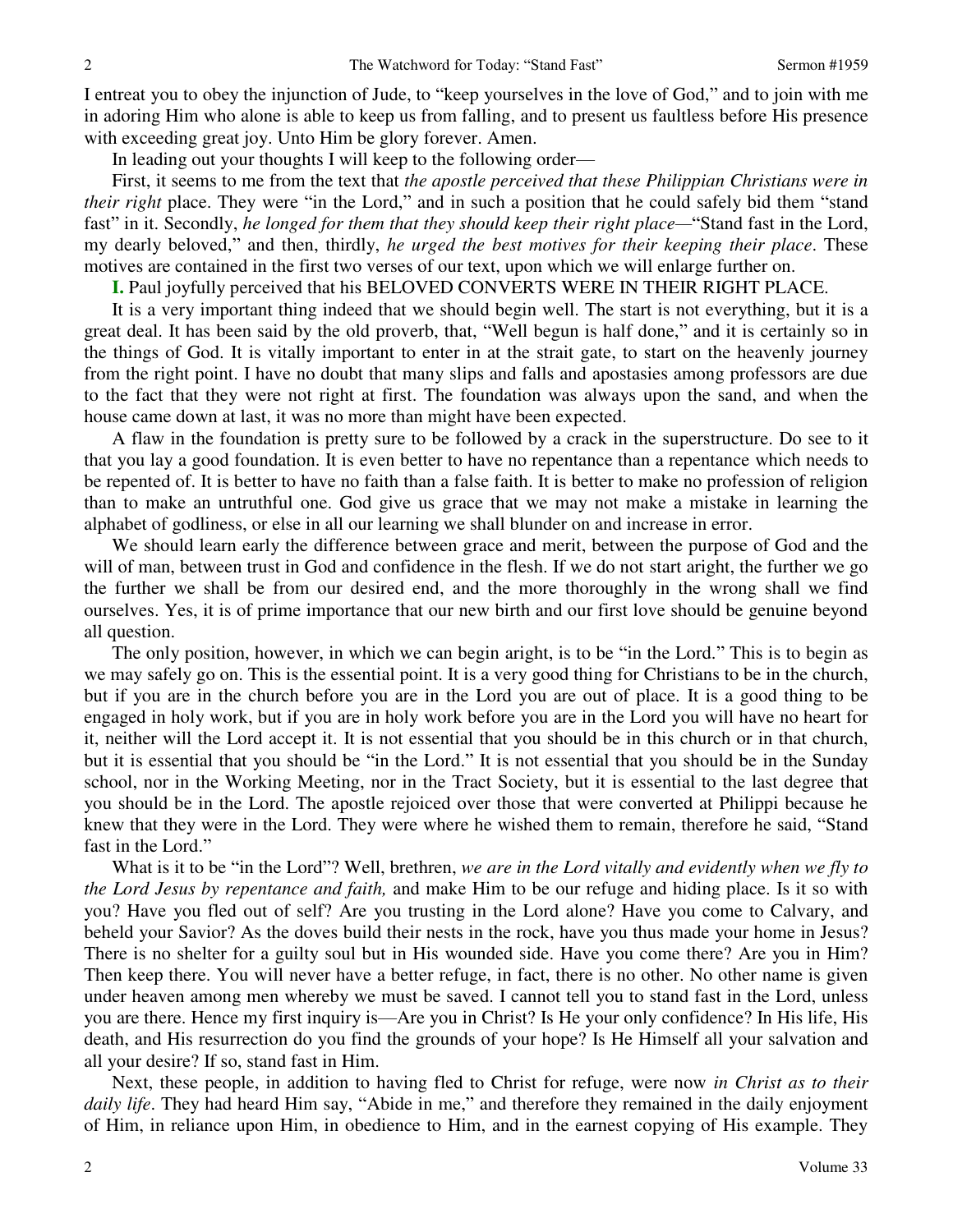were Christians, that is to say, persons upon who was named the name of Christ. They were endeavoring to realize the power of His death and resurrection as a sanctifying influence, killing their sins and fostering their virtues. They were laboring to reproduce His image in themselves, that so they might bring glory to His name. Their lives were spent within the circle of their Savior's influence. Are you so, my dear friends? Then stand fast. You will never find a nobler example. You will never be saturated with a diviner spirit than that of Christ Jesus your Lord. Whether we eat or drink, or whatsoever we do, let us do all in the name of the Lord Jesus, and so live in Him.

These Philippians had, moreover, realized that they were *in Christ by a real and vital union with Him*. They had come to feel, not like separated individualities, copying a model, but as members of a body made like to their Head. By a living, loving, lasting union they were joined to Christ as their covenant head. They could say, "Who shall separate us from the love of God which is in Christ Jesus, our Lord?"

Do you know what it is to feel that the life which is in you is first in Christ, and still flows from Him, even as the life of the branch is mainly in the stem? "I live; yet not I, but Christ lives in me." This is to be in Christ. Are you in Him in this sense? Forgive my pressing the question. If you answer me in the affirmative, I shall then entreat you to "stand fast" in Him. It is in Him, and in Him only, that spiritual life is to be sustained, even as only from Him can it be received. To be engrafted into Christ is salvation, but to abide in Christ is the full enjoyment of it. True union to Christ is eternal life. Paul, therefore, rejoiced over these Philippians, because they were joined unto the Lord in one spirit.

This expression is very short, but very full. "In Christ." Does it not mean that we are in Christ as the birds are in the air which buoys them up, and enables them to fly? Are we not in Christ as the fish are in the sea? *Our Lord has become our element,* vital, and all surrounding. In Him we live, and move, and have our being. He is in us, and we are in Him. We are filled with all the fullness of God, because in Christ does all fullness dwell, and we dwell in Him.

Christ to us is all, He is in all, and He is all in all! Jesus to us is everything in everything. Without Him we can *do* nothing, and we *are* nothing. Thus are we emphatically in Him. If you have reached this point, "stand fast" in it. If you dwell in the secret place of the tabernacles of the Most High, abide under the shadow of the Almighty. Do you sit at His table, and eat of His dainties? Then prolong the visit, and think not of removal. Say in your soul—

> *"Here would I find a settled rest, While others go and come; No more a stranger, or a guest, But like a child at home."*

Has Jesus brought you into His green pastures? Then lie down in them. Go no further, for you will never fare better. Stay with your Lord, however long the night, for only in Him have you hope of morning.

You see, then, that these people were where they should be—in the Lord, and this was the reason why the apostle took such delight in them. Kindly read the first verse of the fourth chapter, and see how he loves them, and joys over them. He heaps up titles of love! Some dip their morsel in vinegar, but Paul's words were saturated with honey. Here we not only have sweet words, but they mean something, his love was real and fervent. The very heart of Paul is written out large in this verse—"Therefore, my brethren dearly beloved and longed for, my joy and crown, so stand fast in the Lord, my dearly beloved."

Because they were in Christ, therefore first of all they were Paul's *brethren*. This was a new relationship, not earthly, but heavenly. What did this Jew from Tarsus know about the Philippians? Many of them were Gentiles. Time was when he would have called them dogs, and despised them as the uncircumcised, but now he says, "My brethren."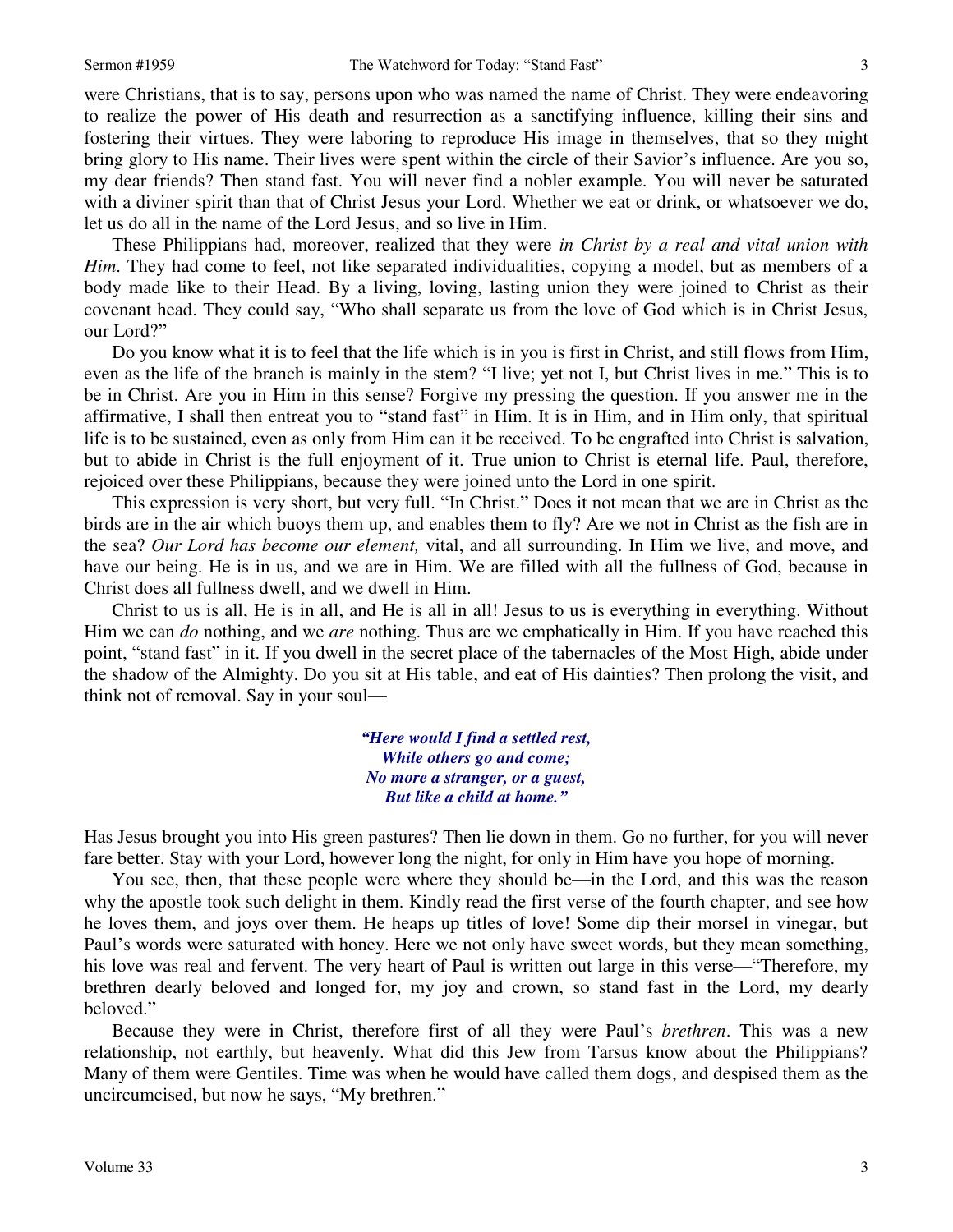That poor word has become very hackneyed. We talk of brethren without particularly much of brotherly love, but true brothers have a love for one another which is very unselfish and admirable, and so there is between real Christians a brotherhood which they will neither disown, nor dissemble, nor forget. It is said of our Lord, "For this cause he is not ashamed to call them brethren," and surely they need never be ashamed to call one another brethren.

Paul, at any rate, looks at the jailor, that jailor who had set his feet in the stocks, and he looks at the jailor's family, and at Lydia, and many others, in fact, at the whole company that he had gathered at Philippi, and he salutes them lovingly as "My brethren." Their names were written in the same family register because they were in Christ, and therefore had one Father in heaven.

Next, the apostle calls them, "my *dearly beloved."* The verse almost begins with this word, and it quite finishes with it. The repetition makes it mean, "My doubly dear ones." Such is the love which every true servant of Christ will have for those who have been begotten to the faith of Christ by his means. Oh, yes, if you are in Christ, His ministers must love you. How could there be a lack of affection in our hearts towards you, since we have been the means of bringing you to Jesus? Without hypocrisy or display we call you our "dearly beloved."

Then the apostle calls them his *"longed for,"* that is, his most desired ones. He first desired to see them converted, after that he desired to see them baptized, then he desired to see them exhibiting all the graces of Christians. When he saw holiness in them he desired to visit them and commune with them. Their constant kindness created in him a strong desire to speak with them face to face. He loved them, and desired their company, because they were in Christ. So he speaks of them as those for whom he longed. His delight was in thinking of them and in hoping to visit them.

Then he adds, "My joy and crown." Paul had been the means of their salvation, and when he thought of that blessed result he never regretted all that he had suffered—his persecutions among the Gentiles seemed light indeed since these priceless souls were his reward. Though he was nothing but a poor prisoner of Christ, yet he talks in right royal style—they are his crown. They were his *stephanos,* or crown given as a reward for his life-race. This among the Greeks was usually a wreath of flowers placed around the victor's brow. Paul's crown would never fade.

He writes as he felt the amaranth around his temples—even now he looks upon the Philippians as his chaplet of honor. They were his joy and his crown. He anticipated, I do not doubt, that throughout eternity it would be a part of his heaven to see them amid their blessedness, and to know that he helped to bring them to that felicity by leading them to Christ. O beloved, it is indeed our highest joy that we have not run in vain, neither labored in vain. You who have been snatched as "brands from the burning," and are now living to the praise of our Lord Jesus Christ, you are our prize, our crown, our joy.

These converts were all this to Paul simply because they were "in Christ." They had begun well, they were where they should be, and he, therefore, rejoiced in them.

**II.** But secondly, it was for this reason that HE LONGED THAT THEY SHOULD KEEP THERE.

He entreated them to stand fast. "So stand fast in the Lord, my dearly beloved." The beginning of religion is not the whole of it. You must not suppose that the sum of godliness is contained within the experience of a day or two, or a week, or a few months, or even a few years. Precious are the feelings which attend conversion, but dream not that repentance, faith, and so forth, are for a season, and then all is done, and done with.

I am afraid there are some who secretly say, "Everything is now complete. I have experienced the necessary change, I have been to see the elders and the pastor, and I have been baptized, and received into the church, and now all is right forever." That is a false view of your condition. In conversion you have started in the race, but you must run to the end of the course. In your confession of Christ you have carried your tools into the vineyard, but the day's work now begins. Remember, "He that shall endure unto the end, the same shall be saved."

Godliness is a life-long business. The working out of the salvation which the Lord Himself works in you is not a matter of certain hours, or of a limited period of life. Salvation is unfolded throughout all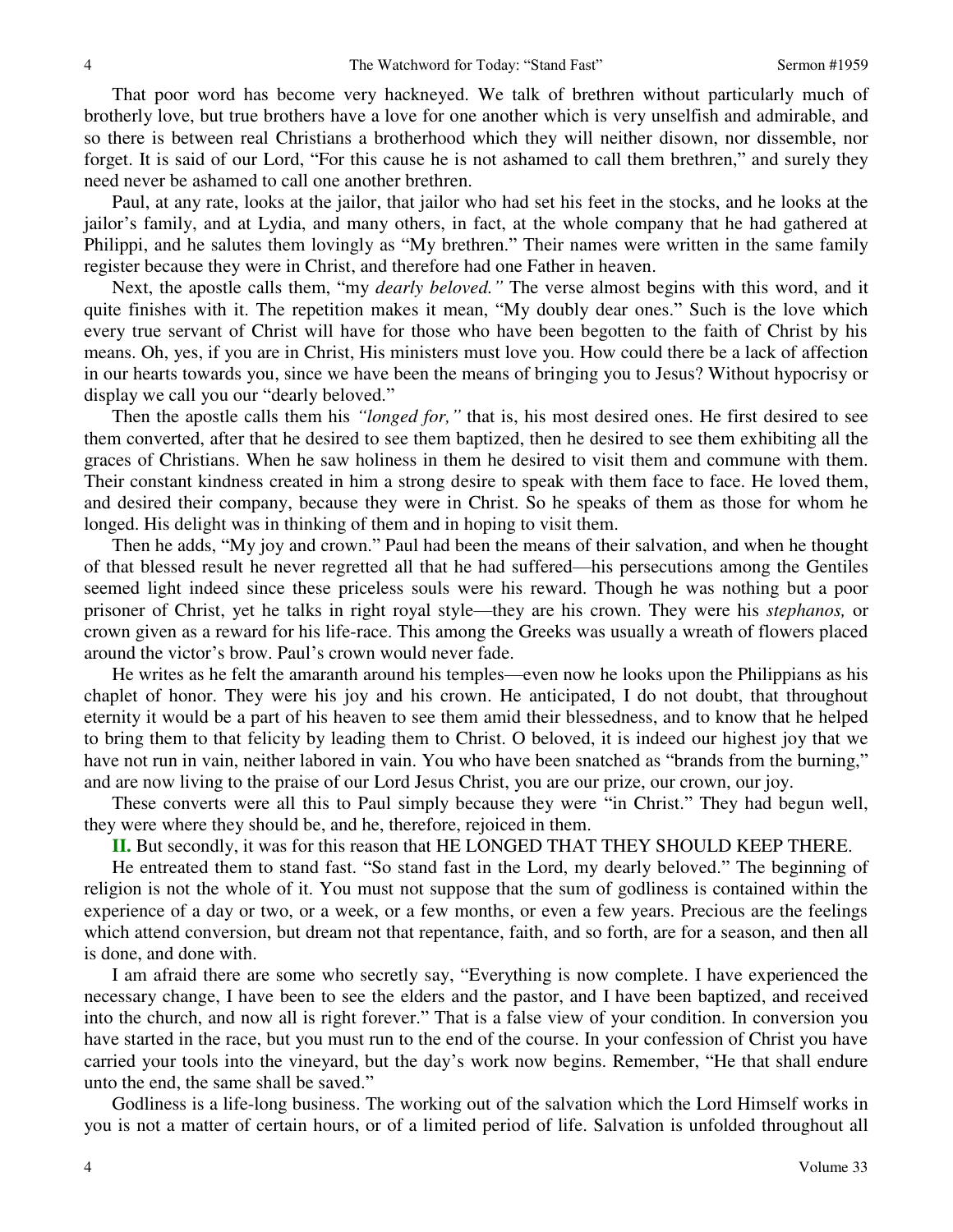our sojourn here. We continue to repent and to believe, and even the process of our conversion continues as we are changed more and more into the image of our Lord. Final perseverance is the necessary evidence of genuine conversion.

In proportion as we rejoice over converts we feel an intense bitterness when any disappoint us, and turn out to be merely temporary camp-followers. We sigh over the seed which sprang up so speedily, but which withers so soon because it has neither root nor depth of earth. We were ready to say—"Ring the bells of heaven," but the bells of heaven did not ring because these people talked about Christ, and said they were in Christ, but it was all a delusion.

After a while, for one reason or another, they went back, "They went out from us, but they were not of us; for if they had been of us, they would no doubt have continued with us: but they went out, that they might be made manifest that they were not all of us." Our churches suffer most seriously from the great numbers, who drop out of their ranks and either go back to the world, or else must be pursuing a very secret and solitary path in their way to heaven, for we hear no more of them. Our joy is turned to disappointment, our crown of laurel becomes a circle of faded leaves, and we are weary at the remembrance of it. With what earnestness, therefore, would we say to you who are beginning the race, "Continue in your course. We beseech you turn not aside, neither slacken your running, till you have won the prize!"

I heard an expression yesterday which pleased me much. I spoke about the difficulty of keeping on. "Yes," answered my friend, "and it is harder still to keep on keeping on." So it is. There is the pinch. I know lots of fellows who are wonders at the start. What a rush they make! But then there is no stay in them, they soon lose breath. The difference between the spurious and the real Christian lies in this staying power. The real Christian has a life within him which can never die, an incorruptible seed which lives and abides forever, but the spurious Christian begins after a fashion, but ends almost as soon as he begins. He is esteemed a saint, but turns out a hypocrite. He makes a fair show for a while, but soon he quits the way of holiness, and makes his own damnation sure. God save you, dear friends, from anything which looks like apostasy. Hence I would with all my might press upon you these two most weighty words, "Stand fast."

I will put the exhortation thus—"Stand fast *doctrinally."* In this age all the ships in the waters are pulling up their anchors, they are drifting with the tide. They are driven about with every wind. It is your wisdom to put down more anchors. I have taken the precaution to cast four anchors out of the stern, as well as to see that the great bower anchor is in its proper place. I will not budge an inch from the old doctrine for any man. Now that the cyclone is triumphant over many a bowing wall and tottering fence, those who are built upon the one foundation must prove its value by standing fast.

We will hearken to no teaching but that of the Lord Jesus. If you see a truth to be in God's Word, grasp it by your faith, and if it be unpopular, grapple it to you as with hooks of steel. If you are despised as a fool for holding it, hold it the more. Like an oak, take deeper root, because the winds would tear you from your place. Defy reproach and ridicule, and you have already vanquished it.

Stand fast, like the British squares in the olden times. When fierce assaults were made upon them every man seemed transformed to rock. We might have wandered from the ranks a little in more peaceful times, to look after the fascinating flowers which grow on every side of our march, but now we know that the enemy surrounds us, we keep strictly to the line of march, and tolerate no roaming. The watchword of the host of God just now is—"Stand fast!" Hold to the faith once delivered to the saints. Hold fast the form of sound words, and deviate not one jot or tittle from them. Doctrinally stand fast!

*Practically,* also, abide firm in the right, the true, the holy. This is of the utmost importance. The barriers are broken down. They would amalgamate church and world, yes, even church and stage. It is proposed to combine God and devil in one service, Christ and Belial are to perform on one stage. Surely, now is the time when the lion shall eat straw like the ox, and very dirty straw too. So they say, but I repeat to you this word, "Come out from among them, and be you separate, and touch not the unclean thing."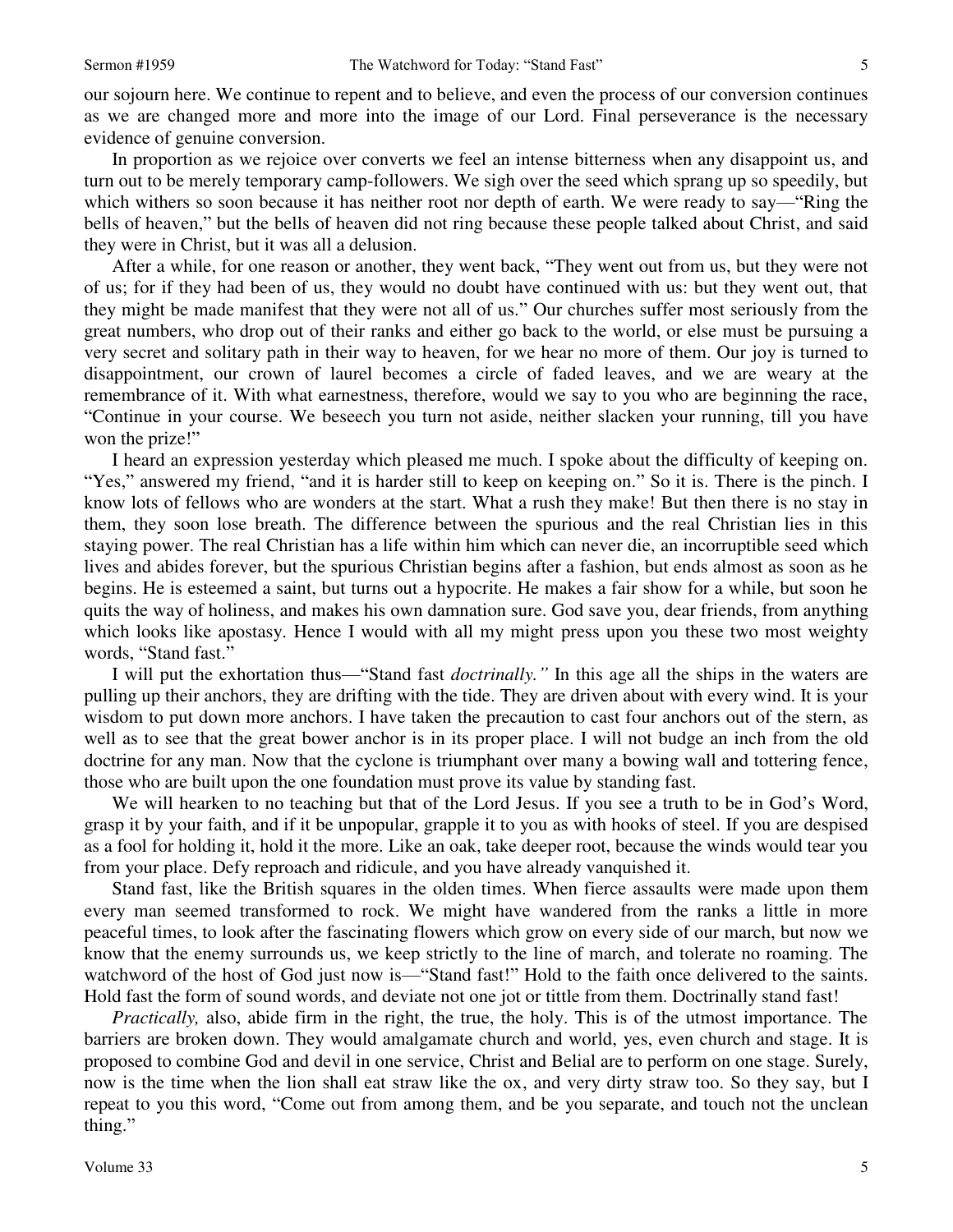Write "holiness unto the LORD" not only on your altars, but upon the bells of the horses. Let everything be done as before the living God. Do all things unto holiness and edification. Strive together to maintain the purity of the disciples of Christ, and take up your cross, and go without the camp bearing His reproach. If you have already stood apart in your decision for the Lord, continue to do so. Stand fast. In nothing moved by the laxity of the age, in nothing affected by the current of modern opinion, say to yourself, "I will do as Christ bids me to the utmost of my ability. I will follow the Lamb whithersoever He goes." In these times of worldliness, impurity, self-indulgence, and error, it becomes the Christian to gather up his skirts and keep his feet and his garments clean from the pollution which lies all around him. We must be more Puritanic and precise than we have been. Oh, for grace to stand fast!

Mind also that you stand fast *experientially*. Pray that your inward experience may be a close adhesion to your Master. Do not go astray from His presence. Neither climb with those who dream of perfection in the flesh, nor grovel with those who doubt the possibility of present salvation. Take the Lord Jesus Christ to be your sole treasure, and let your heart be ever with Him. Stand fast in faith in His atonement, in confidence in His Divinity, in assurance of His second advent. I pine to know within my soul the power of His resurrection, and to have unbroken fellowship with Him. In communion with the Father and the Son let us stand fast. He shall fare well whose heart and soul, affections and understanding are wrapped up in Christ Jesus, and in none beside. Concerning your inward life, your secret prayer, your walk with God, here is the watchword of the day—"Stand fast."

To put it very plainly, "Stand fast *in the Lord," without wishing for another trust*. Do not desire to have any hope but that which is in Christ. Do not entertain the proposition that you should unite another confidence to your confidence in the Lord. Have no hankering after any other fashion of faith except the faith of a sinner in his Savior. All hope but that which is set before us in the Gospel and brought to us by the Lord Jesus is a poisoned delicacy, highly colored, but by no means to be so much as tasted by those who have been fed upon the bread of heaven. What need we more than Jesus? What way of salvation do we seek but that of grace? What security but the precious blood? Stand fast, and wish for no other rock of salvation save the Lord Jesus.

Next, stand fast *without wavering in our trust*. Permit no doubt to worry you. Know that Jesus can save you, and what is more, know that He has saved you. So commit yourself to His hands, that you are as sure of your salvation as of your existence. The blood of Jesus Christ this day cleanses us from all sin, His righteousness covers us, and His life quickens us into newness of life. Tolerate no doubt, mistrust, suspicion, or misgiving. Believe in Christ up to the hilt. As for myself, I will yield to be lost forever if Jesus does not save me. I will have no other string to my bow, no second door of hope, or way of retreat. I could risk a thousand souls on my Lord's truth and feel no risk. Stand fast, without wishing for another trust, and without wavering in the trust you have.

Moreover, stand fast *without wandering into sin*. You are tempted this way and that way, stand fast. Inward passions rise, lusts of the flesh rebel, the devil hurls his fearful suggestions, the men of your own household tempt you, stand fast. Only so will you be preserved from the torrents of iniquity. Keep close to the example and spirit of your Master, and having done all, still stand.

As I have said, stand fast without wandering, so next I must say stand fast *without wearying*. You are a little tired. Never mind, take a little rest and brush up again. "Oh," you say, "this toil is so monotonous." Do it better, and that will be a change. Your Savior endured His life and labor without this complaint, for zeal had eaten Him up.

"Alas," you cry, "I cannot see results." Never mind, wait for results, even as the husbandman waits for the precious fruits of the earth. "Oh, sir, I plod along and make no progress." Never mind, you are a poor judge of your own success. Work on, for in due season you shall reap if you faint not. Practice perseverance. Remember that if you have the work of faith and the labor of love, you must complete the trio by adding the patience of hope. You cannot do without this last. "Be steadfast, unmovable, always abounding in the work of the Lord, forasmuch as you know that your labor is not in vain in the Lord."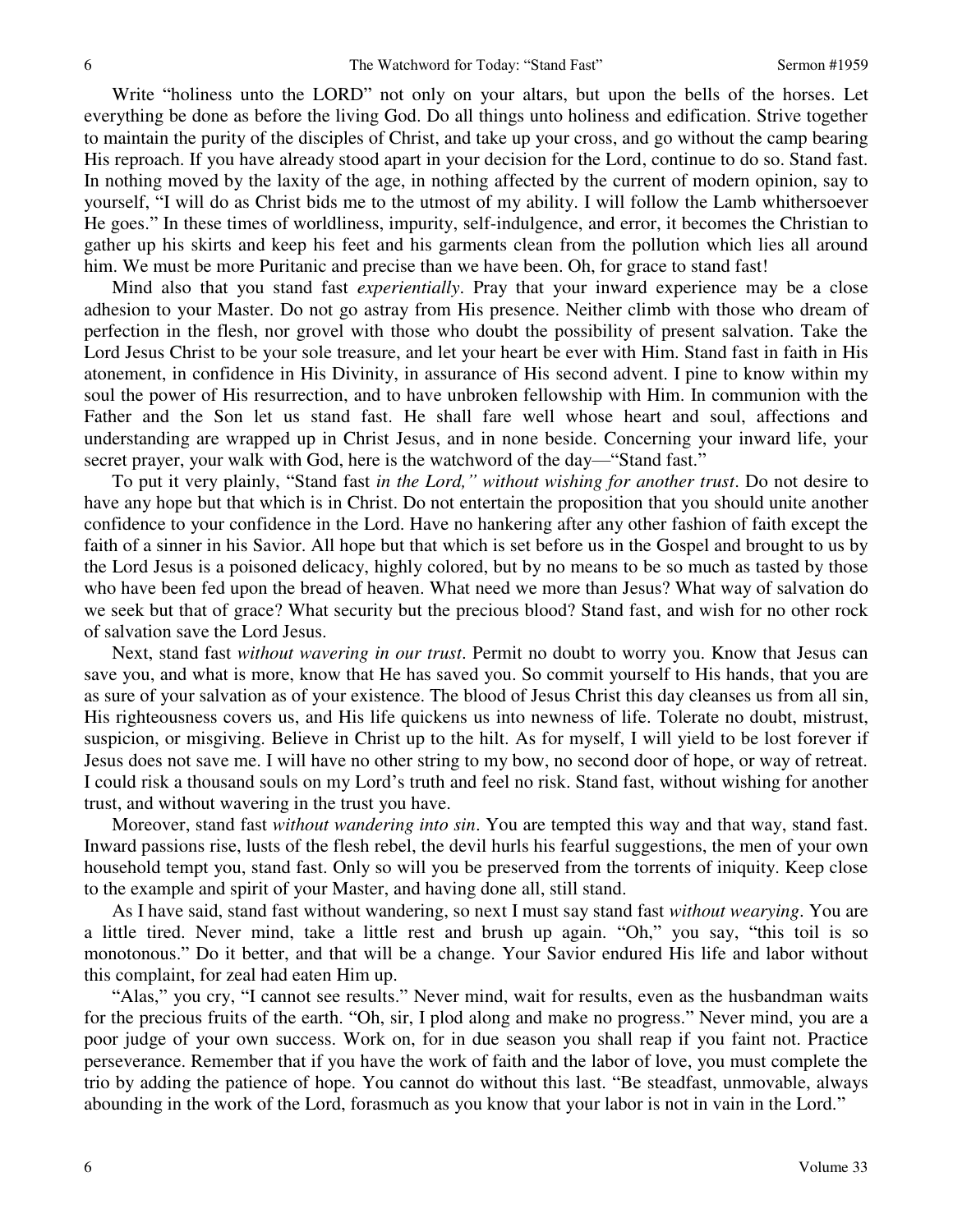I am reminded of Sir Christopher Wren, when he cleared away old St. Paul's to make room for his splendid pile. He was compelled to use battering rams upon the massive walls. The workmen kept on battering and battering. An enormous force was brought to bear upon the walls for days and nights, but it did not appear to have made the least impression upon the ancient masonry. Yet the great architect knew what he was doing. He bade them keep on incessantly, and the ram fell again and again upon the rocky wall, till at length the whole mass was disintegrating and coming apart, and then each stroke began to tell. At a blow it reeled, at another it quivered, at another it moved visibly, at another it fell over amid clouds of dust.

These last strokes did the work. Do you think so? No, it was the combination of blows, the first as truly as the last. Keep on with the battering ram. I hope to keep on until I die. And mark you, I may die and I may not see the errors of the hour totter to their fall, but I shall be perfectly content to sleep in Christ, for I have a sure expectation that this work will succeed in the end. I shall be happy to have done my share of the work, even if I personally see little apparent result. Lord, let Your work appear unto Your servants, and we will be content that Your glory should be reserved for our children. Stand fast, my brethren, in incessant labors, for the end is sure.

And then, in addition to standing fast in that respect, stand fast *without warping*. Timber, when it is rather green, is apt to go this way or that. The spiritual weather is very bad just now for green wood. It is one day damp with superstition, and another day it is parched with skepticism. Rationalism and Ritualism are both at work. I pray that you may not warp. Keep straight, keep to the truth, the whole truth, and nothing but the truth, for in the Master's name we bid you "Stand fast in the Lord."

Stand fast, for there is great need. Many walk of whom I have told you often and now tell you even weeping, that they are the enemies of the cross of Christ.

Paul urged them to stand fast because, even in his own case, spiritual life was a struggle. Even Paul said, "Not as though I had already attained." He was pressing forward. He was straining his whole energy by the power of the Holy Ghost. He did not expect to be carried to heaven on a feather bed. He was warring and agonizing. You, beloved, must do the same. What a grand example of perseverance did Paul set to us all! Nothing enticed him from his steadfastness. "None of these things move me," said he, "neither count I my life dear unto me." He has entered into his rest, because the Lord his God helped him to stand fast, even to the end. I wish I had power to put this more earnestly, but my very soul goes forth with it. "Stand fast in the Lord, my dearly beloved."

#### **III.** Thirdly, THE APOSTLE URGED THE BEST MOTIVES FOR THEIR STANDING FAST.

He says, "Stand fast *because of your citizenship."* Read the twentieth verse, "For our citizenship is in heaven." Now, if you are what you profess to be, if you are in Christ, you are citizens of the New Jerusalem. Men ought to behave themselves according to their citizenship, and not dishonor their city.

When a man was a citizen of Athens, in the olden time, he felt it incumbent upon him to be brave. Xerxes said, "These Athenians are not ruled by kings: how will they fight?" "No," said one, "but every man respects the law and each man is ready to die for his country." Xerxes soon had to know that the like obedience and respect of law ruled the Spartans, and that these, because they were of Sparta, were all brave as lions.

He sends word to Leonidas and his little troop to give up their arms. "Come and take them," was the courageous reply. The Persian king had myriads of soldiers with him, while Leonidas had only three hundred Spartans at his side, yet they kept the pass, and it cost the eastern despot many thousands of men to force a passage. The sons of Sparta died rather than desert their post. Every citizen of Sparta felt that he must stand fast. It was not for such a man as he to yield.

I like the spirit of Bayard, that "knight without fear and without reproach." He knew not what fear meant. In his last battle, his spine was broken, and he said to those around him, "Place me up against a tree, so that I may sit up and die with my face to the enemy." Yes, if our backs were broken, if we could no more bear the shield or use the sword, it would be incumbent upon us, as citizens of the New Jerusalem, to die with our faces towards the enemy. We must not yield, we dare not yield, if we are of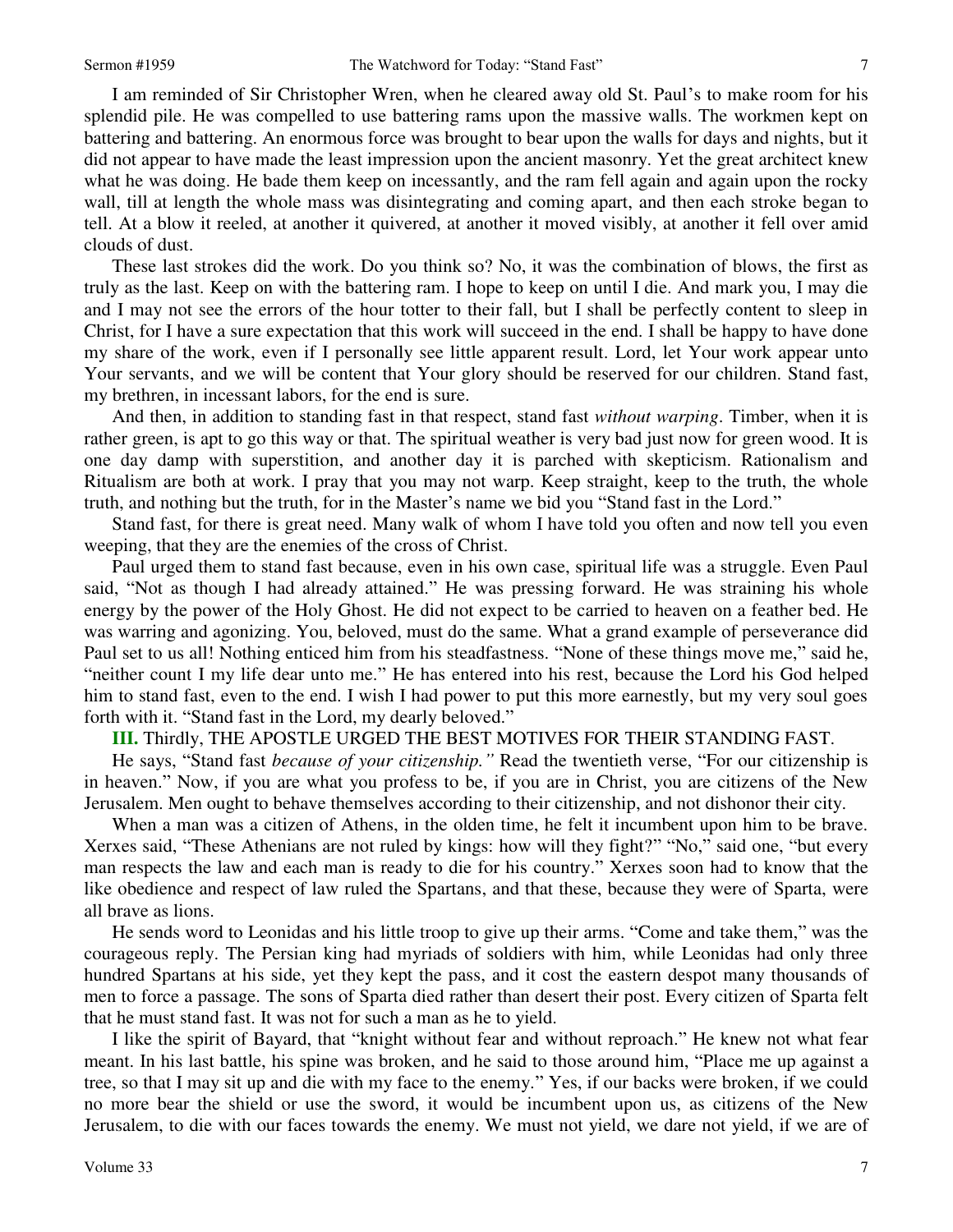the city of the great King. The martyrs cry to us to stand fast, the cloud of witnesses bending from their thrones above beseech us to stand fast. Yea, all the hosts of the shining ones cry to us, "Stand fast." Stand fast for God, and the truth, and holiness, and let no man take your crown.

The next argument that Paul used was *their outlook*. "Our conversation is in heaven; from whence also we look for the Savior, the Lord Jesus Christ." Brethren, Jesus is coming. He is even now on the way. You have heard our tidings till you scarcely credit us, but the word is true, and it will surely be fulfilled before long. The Lord is coming indeed. He promised to come to die, and He kept His word. He now promises to come to reign, and be you sure that He will keep His tryst with His people. He is coming. Ears of faith can hear the sound of His chariot wheels. Every moment of time, every event of providence is bringing Him nearer. Blessed are those servants who shall not be sleeping when He comes, nor wandering from their posts of duty. Happy shall they be whom their Lord shall find faithfully watching, and standing fast in that great day!

To us, beloved, He is coming, not as Judge and Destroyer, but as *Savior*. We look for the Savior, the Lord Jesus Christ. Now, if we do look for Him, let us "stand fast." There must be no going into sin, no forsaking the fellowship of the church, no leaving the truth, no trying to play fast and loose with godliness, no running with the hare and hunting with the hounds. Let us stand so fast in singleness of heart that, whenever Jesus comes, we shall be able to say, "Welcome, welcome, Son of God!"

Sometimes I wait through the weary years with great comfort. There was a ship some time ago outside a certain harbor. A heavy sea made the ship roll fearfully. A dense fog blotted out all buoys and lights. The captain never left the wheel. He could not tell his way into the harbor, and no pilot could get out to him for a long time. Eager passengers urged him to be courageous and make a dash for the harbor. He said, "No, it is not my duty to run so great a risk. A pilot is required here, and I will wait for one if I wait a week." The truest courage is that which can bear to be charged with cowardice. To wait is much wiser than when you cannot hear the foghorn and have no pilot yet to steam on and wreck your vessel on the rocks.

Our prudent captain waited his time, and at last he spied the pilot's boat coming to him over the boiling sea. When the pilot was at his work the captain's anxious waiting was over. The church is like that vessel, she is pitched to and fro in the storm and the dark, and the pilot has not yet come. The weather is very threatening. All around the darkness hangs like a pall. But Jesus will come, walking on the water, before long. He will bring us safe to the desired haven. Let us wait with patience. Stand fast! Stand fast! For Jesus is coming, and in Him is our sure hope.

Further, there was another motive. *There was an expectation*. "He shall change our vile body," or rather, "body of our humiliation." Only think of it, dear friends! No more headaches or heartaches, no more feebleness and fainting, no more inward tumor or consumption, but the Lord shall transfigure this body of our humiliation into the likeness of the body of His glory. Our frame is now made up of decaying substances, it is of the earth, earthy. "So to the dust return we must." This body groans, suffers, becomes diseased, and dies. Blessed be God, it shall be wonderfully changed, and then there shall be no more death, neither sorrow nor crying, neither shall there be any more pain.

The natural appetites of this body engender sad tendencies to sin, and in this respect it is a "vile body." It shall not always be so. The great change will deliver it from all that is gross and carnal. It shall be pure as the Lord's body! Whatever the body of Christ is now, our body is to be like it. We spoke of it last Sunday, you know, when we heard Him say, "Handle me." We are to have a real, corporeal body as He had for substance and reality, and like His body, it will be full of beauty, full of health and strength. It will enjoy peculiar immunities from evil and special adaptations for good.

That is what is going to happen to me and to you, therefore let us stand fast. Let us not willfully throw away our prospects of glory and immortality. What! Relinquish resurrection? Relinquish glory? Relinquish likeness to the risen Lord? O God, save us from such a terrible piece of apostasy! Save us from such immeasurable folly! Suffer us not to turn our backs in the day of battle, since that would be to turn our backs from the crown of life that fades not away.